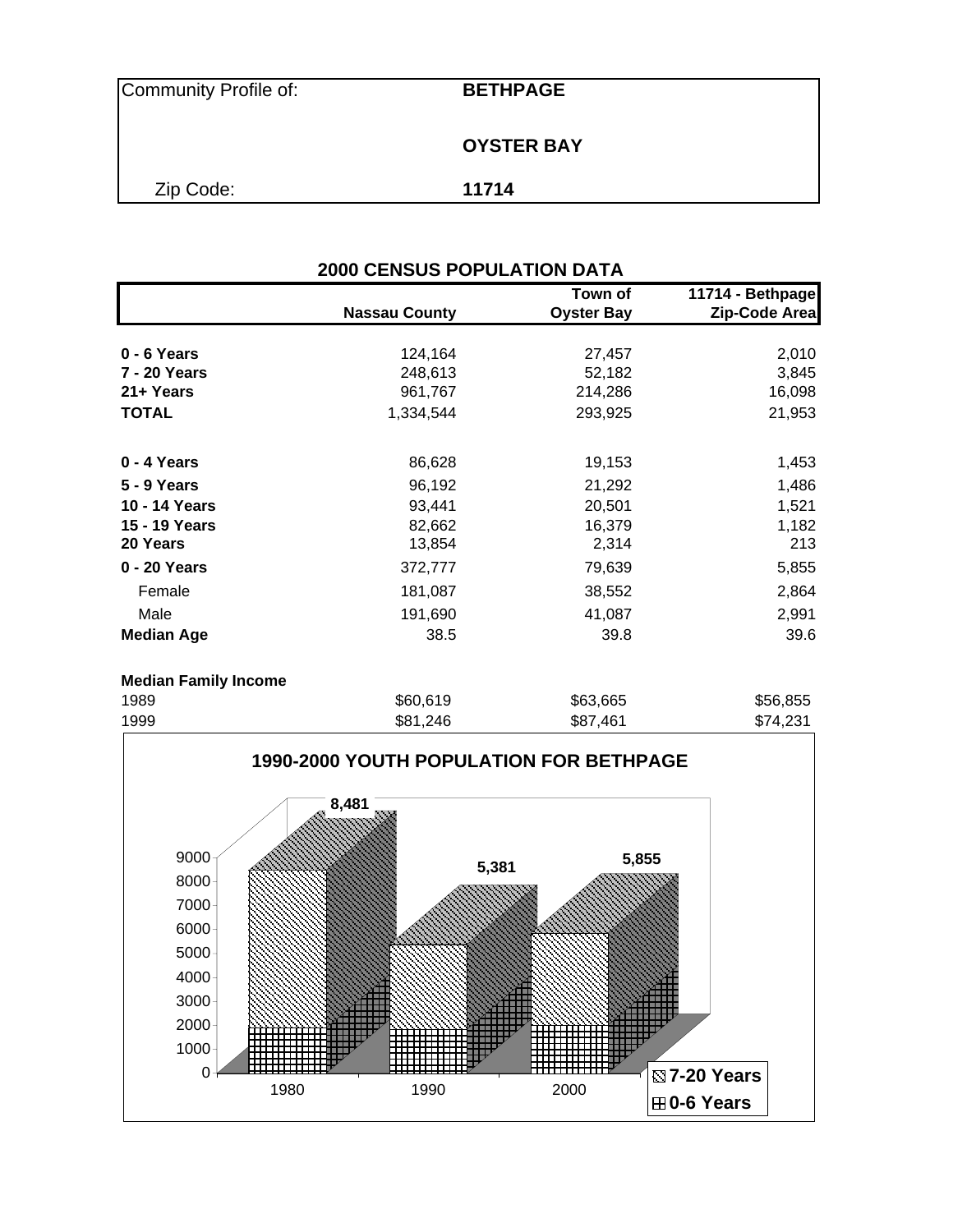| <b>2000 POPULATION PROJECTION DATA</b> |
|----------------------------------------|
|----------------------------------------|

|                           | Town of<br><b>Nassau County</b><br><b>Oyster Bay</b> |                      | 11714 - Bethpage<br>Zip-Code Area |  |  |
|---------------------------|------------------------------------------------------|----------------------|-----------------------------------|--|--|
|                           |                                                      |                      |                                   |  |  |
| $0 - 6$ Years             | 118,978                                              | 22,496               | 1,694                             |  |  |
| $7 - 20$ Years            | 231,792                                              | 49,305               | 4,121                             |  |  |
| 21+ Years                 | 978,505                                              | 218,082              | 13,299                            |  |  |
| <b>TOTAL</b>              | 1,329,275                                            | 289,884              | 19,114                            |  |  |
| $\vert$ 0 - 4 Years       | 83,639                                               | 16,110               | 1,163                             |  |  |
| $5 - 9$ Years             | 90,106                                               | 16,875               | 1,387                             |  |  |
| 10 - 14 Years             | 82,042                                               | 17,814               | 1,453                             |  |  |
| 15 - 19 Years             | 79,040                                               | 17,385               | 1,486                             |  |  |
| 20 Years                  | 15,943                                               | 3,618                | 326                               |  |  |
| $0 - 20$ Years            | 350,770                                              | 71,801               | 5,815                             |  |  |
| 1,800<br>1,600            |                                                      | FOR FOUR AGE GROUPS  |                                   |  |  |
| ,,,,,,,,,,,,,,,,,,,,,,    |                                                      |                      |                                   |  |  |
| 1,400                     |                                                      |                      |                                   |  |  |
| 1,200                     |                                                      |                      | 图<br>×                            |  |  |
| 1,000                     |                                                      |                      | *2*******0-4<br>$\Box$ 5-9        |  |  |
| 800                       |                                                      |                      | <b>EXECUTE:</b> 10-14<br>■15-19   |  |  |
| 600                       |                                                      |                      |                                   |  |  |
| 400                       |                                                      |                      |                                   |  |  |
| 200                       |                                                      |                      |                                   |  |  |
| $\pmb{0}$<br>2001<br>2002 | 2004<br>2003                                         | 2005<br>2006<br>2007 | 2008<br>2009<br>2010              |  |  |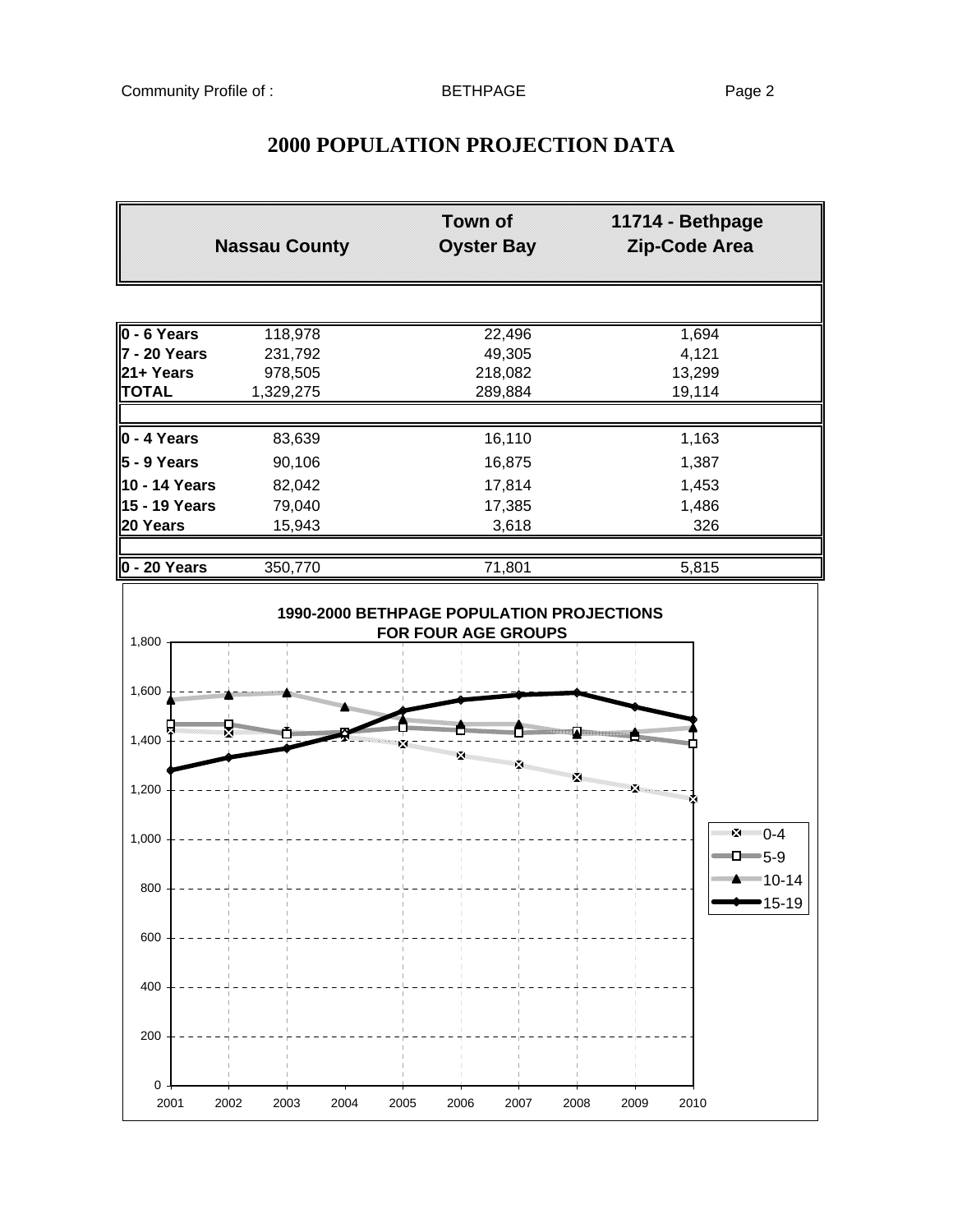| <b>TEMPORARY ASSISTANCE TO</b><br><b>NEEDY FAMILIES (Formerly AFDC)</b><br>(NUMBER OF INDIVIDUALS) |               |                   |               |  |  |  |
|----------------------------------------------------------------------------------------------------|---------------|-------------------|---------------|--|--|--|
|                                                                                                    |               | Town of           | 16-20 y       |  |  |  |
| Year                                                                                               | Nassau County | <b>Oyster Bay</b> | Zip-Code Area |  |  |  |
| 1985                                                                                               | 15,963        | 1,051             | 102           |  |  |  |
| 1986                                                                                               | 15,337        | 946               | 77            |  |  |  |
| 1987                                                                                               | 13,321        | 807               | 65            |  |  |  |
| 1988                                                                                               | 12,410        | 782               | 65            |  |  |  |
| 1989                                                                                               | 11,950        | 704               | 57            |  |  |  |
| 1990                                                                                               | 12,607        | 737               | 72            |  |  |  |
| 1991                                                                                               | 15,317        | 898               | 82            |  |  |  |
| 1992                                                                                               | 16,528        | 963               | 109           |  |  |  |
| 1993                                                                                               | 20,129        | 1,245             | 128           |  |  |  |
| 1994                                                                                               | 20,622        | 1,366             | 113           |  |  |  |
| 1995                                                                                               | 20,229        | 1,211             | 114           |  |  |  |
| 1996                                                                                               | 17,800        | 954               | 112           |  |  |  |
| 1997                                                                                               | 14,940        | 836               | 92            |  |  |  |
| 1998                                                                                               | 12,706        | 695               | 84            |  |  |  |
| 1999                                                                                               | 10,825        | 695               | 75            |  |  |  |

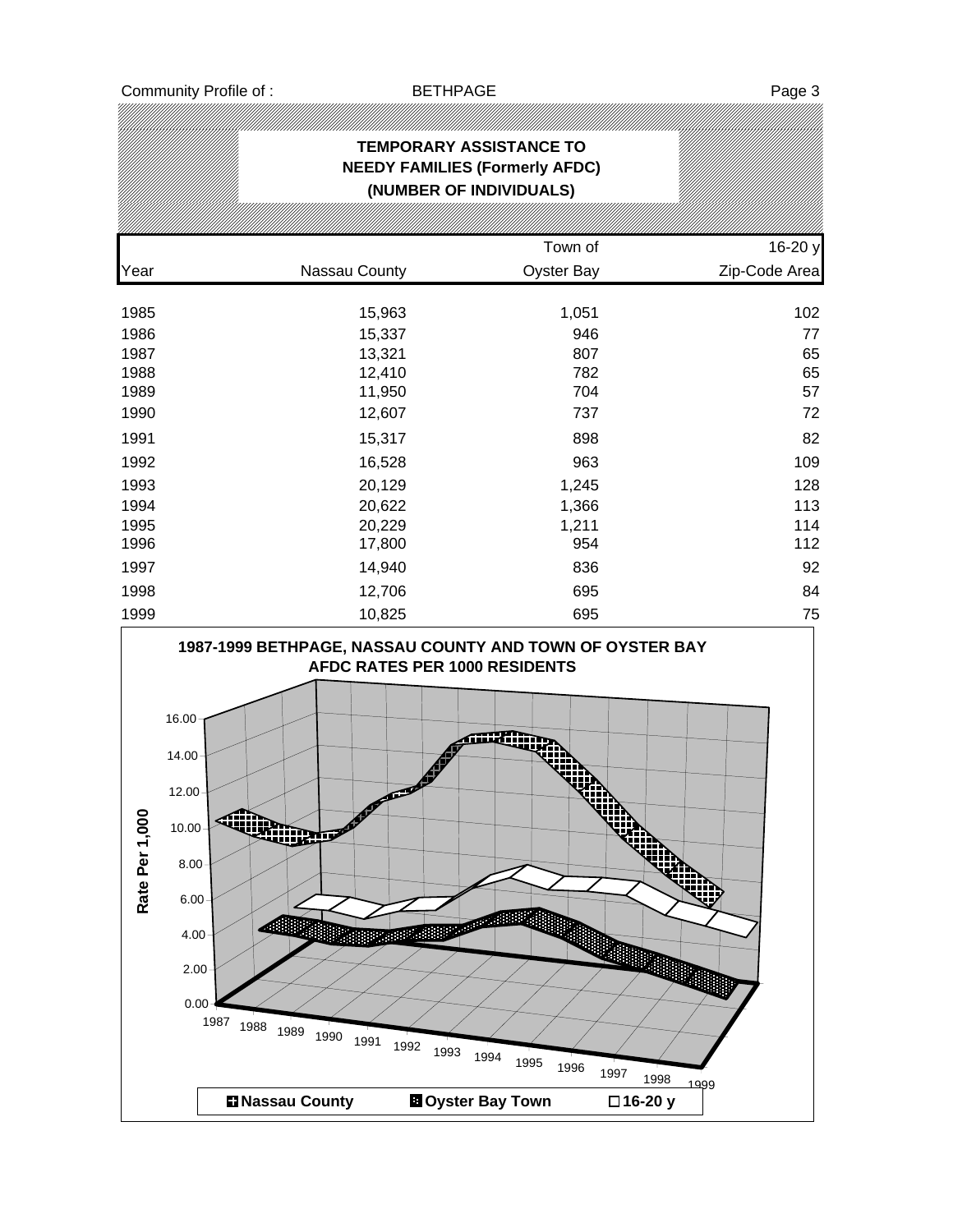#### Community Profile of : BETHPAGE

| ٠<br>, |  |
|--------|--|
|--------|--|

#### **11714 ZIP-CODE AREA RESIDENT YOUTH OFFENSES**

|      |                | 7-15 Years Old     |                |                         |
|------|----------------|--------------------|----------------|-------------------------|
|      |                | <b>Station</b>     | Subjects of    |                         |
| Year | <b>Arrests</b> | <b>Adjustments</b> | Investigation  | <b>Totals</b>           |
| 1990 | $\overline{2}$ | 56                 | 6              | 64                      |
| 1991 | 5              | 58                 | $\overline{7}$ | 70                      |
| 1992 | 12             | 54                 | 10             | 76                      |
| 1993 | 12             | 29                 | 9              | 50                      |
| 1994 | 12             | 33                 | 14             | 59                      |
| 1995 | 8              | 30                 | 12             | 50                      |
| 1996 | 14             | 21                 | 13             | 48                      |
| 1997 | 12             | 26                 | 3              | 41                      |
|      |                |                    |                |                         |
|      |                | 16-20 Years Old    |                |                         |
|      |                | <b>Subjects of</b> |                | <b>All Ages</b>         |
| Year | <b>Arrests</b> | Investigation      | <b>Totals</b>  | <b>Total Incidents*</b> |
| 1990 | 50             | 17                 | 67             | 131                     |
| 1991 | 55             | 38                 | 93             | 163                     |
| 1992 | 47             | 45                 | 92             | 168                     |
| 1993 | 50             | 28                 | 78             | 128                     |
| 1994 | 47             | 33                 | 80             | 139                     |
| 1995 | 55             | 24                 | 79             | 129                     |
| 1996 | 37             | 36                 | 73             | 121                     |



\* Total incidents include arrests, station adjustments and subjects of investigation for 1988 - 1995. Subjects were not available prior to 1988. Youth offense data does not include data on convictions following from some of these arrests.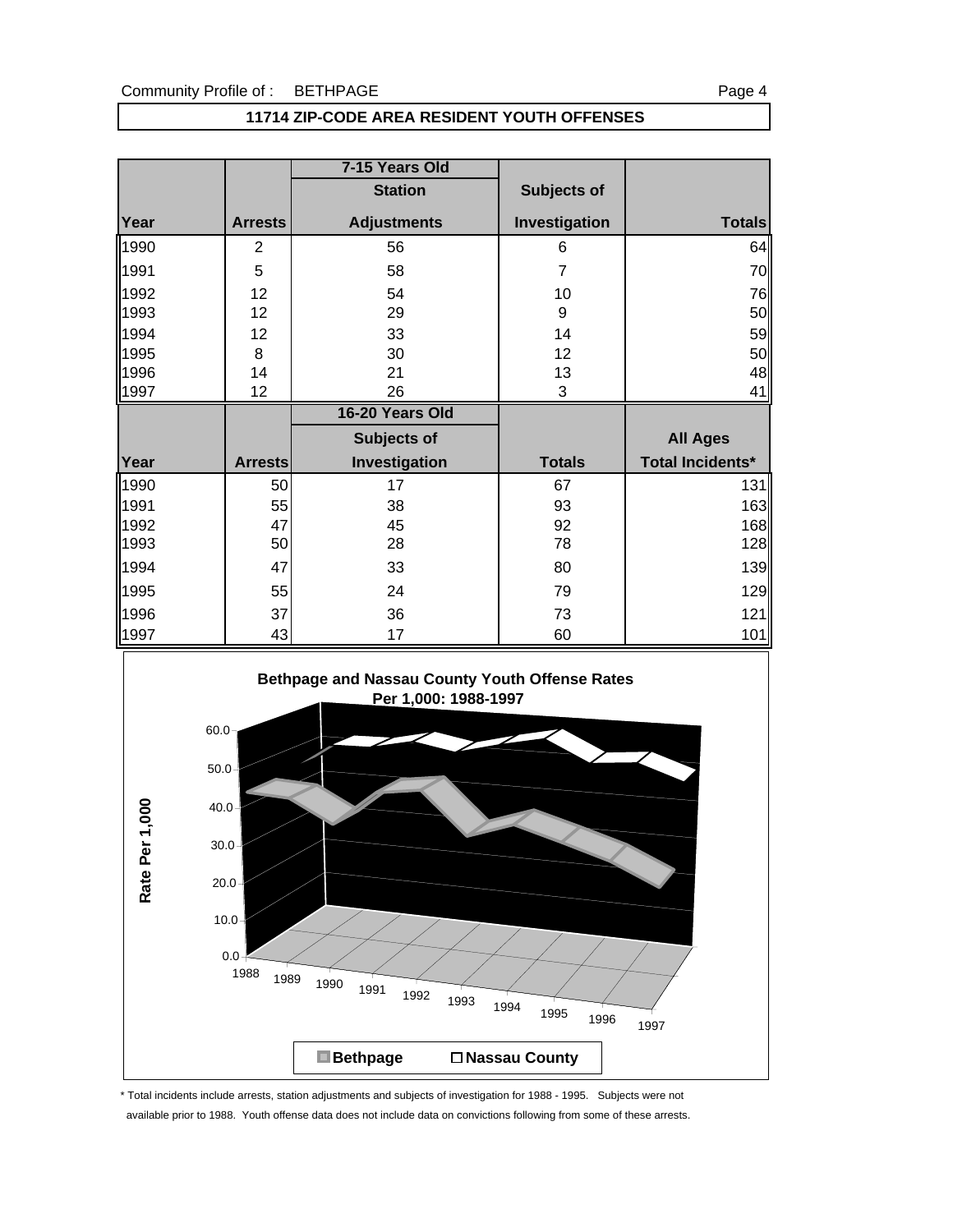Community Profile of : BETHPAGE Page 5

|                                            |                | 11714 ZIP-CODE AREA RESIDENT YOUTH OFFENSES                       |                                             |                       |              |                                                                   |              |              |
|--------------------------------------------|----------------|-------------------------------------------------------------------|---------------------------------------------|-----------------------|--------------|-------------------------------------------------------------------|--------------|--------------|
|                                            |                | Youth Offense Rate Per 1000 Resident Youth                        | For Combined Offense Types and Total        |                       |              |                                                                   |              |              |
|                                            | Drug &         | <b>Violent &amp;</b>                                              |                                             |                       |              | <b>Criminal</b>                                                   |              |              |
| Year                                       |                | Alcohol Threatening                                               | <b>Property</b>                             | <b>Status</b>         | <b>Theft</b> | <b>Nonconf</b>                                                    | <b>Other</b> | <b>Total</b> |
| 1990                                       | 6.5            | 5.4                                                               | 8.7                                         | 2.3                   | 9.3          | 3.4                                                               | 0.8          | 37.0         |
| 1991                                       | 5.7            | 6.8                                                               | 8.2                                         | 2.3                   | 12.4         | 2.5                                                               | 5.7          | 46.1         |
| 1992                                       | 2.0            | 6.0                                                               | 7.4                                         | 5.1                   | 14.8         | 2.0                                                               | 9.4          | 47.7         |
| 1993                                       | 4.6            | 4.3                                                               | 9.6                                         | 4.6                   | 6.1          | 1.7                                                               | 6.1          | 37.1         |
| 1994<br>1995                               | 4.4<br>3.2     | 9.4<br>7.0                                                        | 9.2<br>6.7                                  | 3.5<br>7.0            | 5.3<br>9.7   | 1.8<br>1.2                                                        | 7.1<br>2.9   | 41.0<br>37.7 |
| 1996                                       | 3.1            | 6.8                                                               | 4.8                                         | 4.2                   | 8.8          | 0.8                                                               | 5.7          | 34.2         |
| 1997                                       | 5.5            | 6.0                                                               | 3.7                                         | 3.2                   | 5.7          | 0.3                                                               | 4.3          | 29.0         |
|                                            |                |                                                                   |                                             | <b>Youth Offenses</b> |              |                                                                   |              |              |
|                                            |                |                                                                   | <b>For Combined Offense Types and Total</b> |                       |              |                                                                   |              |              |
|                                            |                |                                                                   |                                             |                       |              |                                                                   |              |              |
|                                            | Drug &         | Violent &                                                         |                                             |                       |              | <b>Criminal</b>                                                   |              |              |
| Year                                       |                | <b>Alcohol Threatening</b>                                        | <b>Property</b>                             | <b>Status</b>         | <b>Theft</b> | <b>Nonconf</b>                                                    | <b>Other</b> | <b>Total</b> |
| 1990                                       | 23             | 19                                                                | 31                                          | 8                     | 33           | 12                                                                | 3            | 131          |
| 1991                                       | 20             | 24                                                                | 29                                          | 8                     | 44           | 9                                                                 | 20           | 163          |
| 1992                                       | $\overline{7}$ | 21                                                                | 26                                          | 18                    | 52           | $\overline{7}$                                                    | 33           | 168          |
| 1993<br>1994                               | 16<br>15       | 15<br>32                                                          | 33<br>31                                    | 16<br>12              | 21           | 6<br>6                                                            | 21           | 128          |
| 1995                                       | 11             | 24                                                                | 23                                          | 24                    | 18<br>33     | 4                                                                 | 24<br>10     | 139<br>129   |
| 1996                                       | 11             | 24                                                                | 17                                          | 15                    | 31           | 3                                                                 | 20           | 121          |
| 1997                                       | 19             | 21                                                                | 13                                          | 11                    | 20           | 1                                                                 | 15           | 101          |
| 16.0                                       |                | 1990-1997 Violent & Threatening, and Drug & Alcohol Youth Offense | Rates in Bethnage and Nassau County         |                       |              |                                                                   |              |              |
| 14.0                                       |                |                                                                   |                                             |                       |              |                                                                   |              |              |
| 12.0                                       |                |                                                                   |                                             |                       |              |                                                                   |              |              |
|                                            |                |                                                                   |                                             |                       |              |                                                                   |              |              |
|                                            |                |                                                                   |                                             |                       |              |                                                                   |              |              |
|                                            |                |                                                                   |                                             |                       |              |                                                                   |              |              |
|                                            |                |                                                                   |                                             |                       |              |                                                                   |              |              |
| Rate Per 1,000<br>8.0<br>8.0<br>8.0<br>8.0 |                |                                                                   |                                             |                       |              |                                                                   |              |              |
| 4.0                                        |                |                                                                   |                                             |                       |              |                                                                   |              |              |
| 2.0                                        |                |                                                                   |                                             |                       |              |                                                                   |              |              |
| 0.0                                        |                |                                                                   |                                             |                       |              |                                                                   |              |              |
|                                            | 1990           | 1992<br>1991                                                      | 1993                                        | 1994                  |              | 1995                                                              | 1996         | 1997         |
|                                            |                | -2-Nassau County Alc/Drug/k<br><b>-X</b> Bethpage Alc/Drug/k      |                                             |                       |              | -D-Nassau County Violent/Threat/k<br>-D-Bethpage Violent/Threat/k |              |              |
|                                            |                |                                                                   |                                             |                       |              |                                                                   |              |              |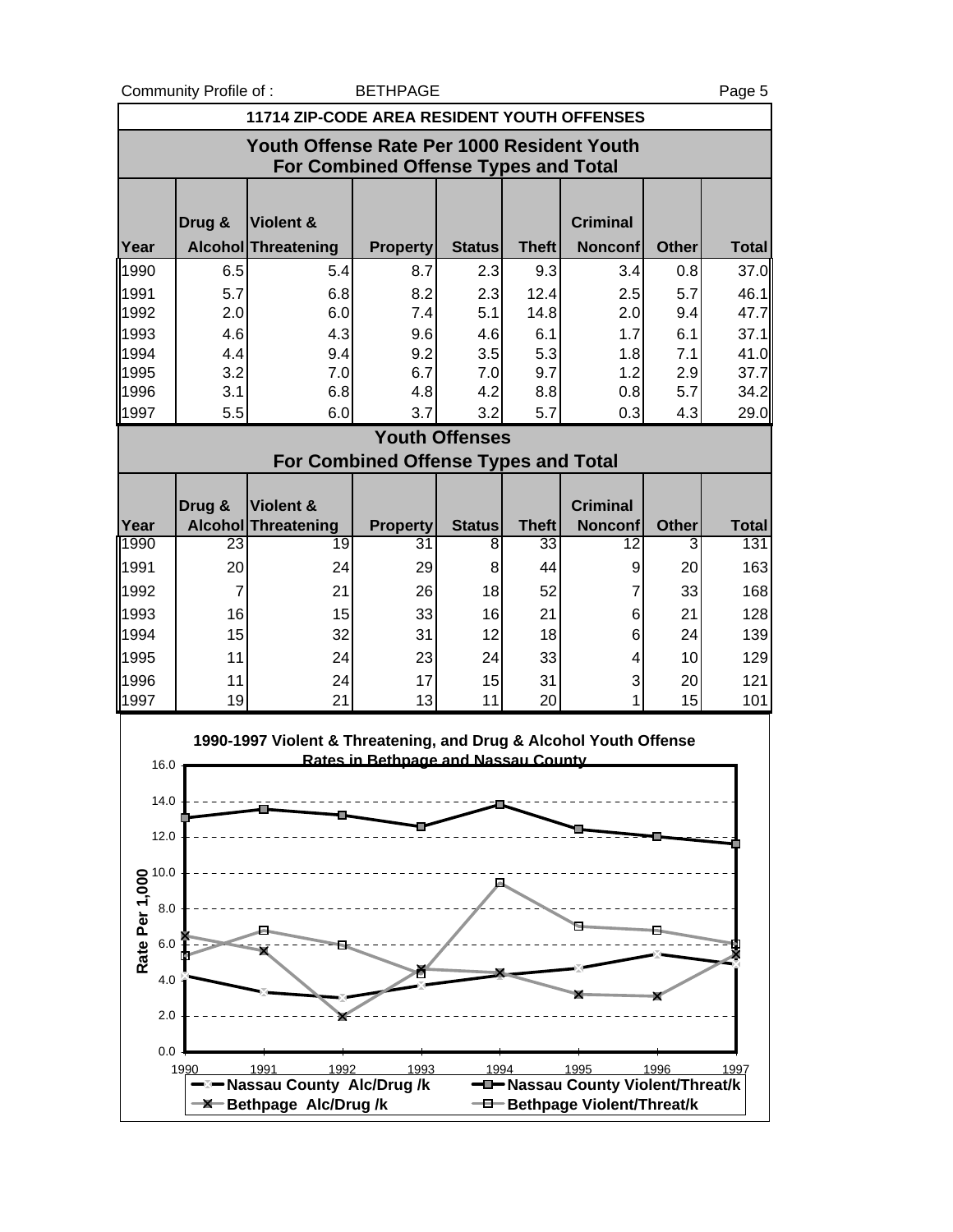

"Other" Communities Include: Levittown, Mineola, Elmont, Freeport, W Hempstead, E Meadow, Valley Stream, Farmingdale, Massapequa,

Woodbury, Wantagh & NYC. Each community comprises less than 3% of all youth offenses in Bethpage.



"Other" Communites include: Glen Head, East Meadow, Carle Pl, Garden City, Seaford, Mineola, Manhasset, Uniondale, Long Beach,

Roslyn and Woodbury. Each community comprises less than 5% of all offenses.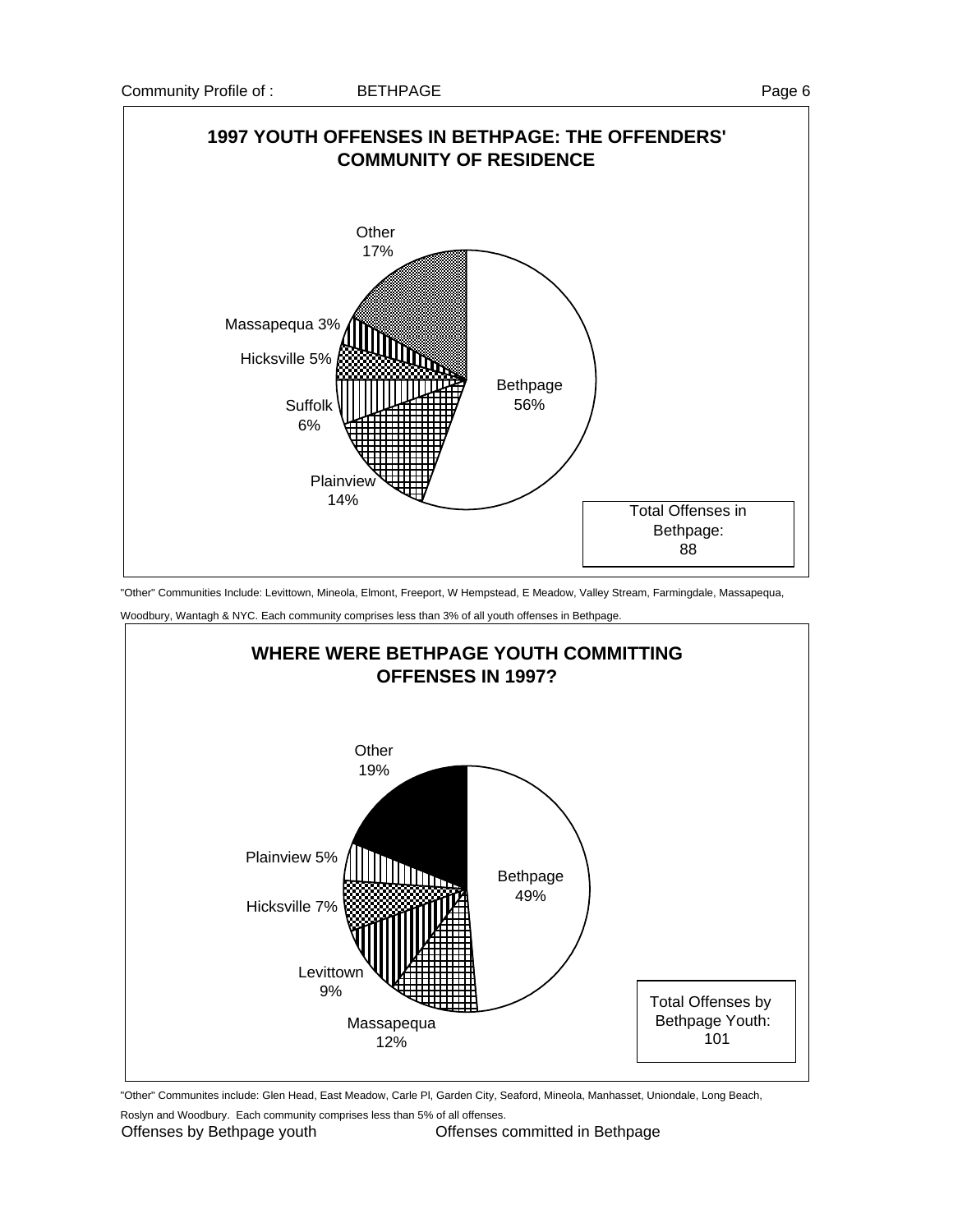|                      |                |                |                |                |                         |                |                | 1991-97 |
|----------------------|----------------|----------------|----------------|----------------|-------------------------|----------------|----------------|---------|
|                      |                |                |                |                |                         |                |                | Percent |
| Age                  | 1991           | 1992           | 1993           | 1994           | 1995                    | 1996           | 1997           | Change  |
| 10 Yr & Less         | $\overline{0}$ | $\overline{0}$ | $\overline{0}$ | $\overline{0}$ | $\overline{0}$          | $\overline{3}$ | $\Omega$       |         |
| %                    | 0.0%           | 0.0%           | 0.0%           | 0.0%           | 0.0%                    | 13.6%          | 0.0%           |         |
| $11$ to $12$         | $\Omega$       | $\mathbf 1$    | $\mathbf{1}$   | $\overline{2}$ | $\mathbf{1}$            | 6              | $\mathbf 0$    |         |
| $\%$                 | 0.0%           | 16.7%          | 10.0%          | 13.3%          | 8.3%                    | 27.3%          | 0.0%           |         |
| 13                   | $\Omega$       | 1              | 1              | 3              | 2                       | 4              | $\overline{2}$ |         |
| %                    | 0.0%           | 16.7%          | 10.0%          | 20.0%          | 16.7%                   | 18.2%          | 18.2%          |         |
| 14                   | $\overline{2}$ | $\overline{0}$ | $\mathbf{3}$   | $\overline{4}$ | $\Omega$                | $\overline{2}$ | $\overline{2}$ | 0.0%    |
| $\%$                 | 66.7%          | 0.0%           | 30.0%          | 26.7%          | $0.0\%$                 | 9.1%           | 18.2%          |         |
| $\overline{15}$      | 1              | 1              | $\overline{2}$ | $\mathfrak{D}$ | 3                       | $\overline{2}$ | 5              | 400.0%  |
| $\%$                 | 33.3%          | 16.7%          | 20.0%          | 13.3%          | 25.0%                   | 9.1%           | 45.5%          |         |
| 16                   | $\Omega$       | $\mathbf{1}$   | $\overline{2}$ | $\overline{2}$ | $\mathbf{1}$            | $\overline{2}$ | $\mathbf 1$    |         |
| $\%$                 | 0.0%           | 16.7%          | 20.0%          | 13.3%          | 8.3%                    | 9.1%           | 9.1%           |         |
| 17 <sub>1</sub>      | $\Omega$       | 1              | 1              | $\mathcal{P}$  | $\overline{\mathbf{A}}$ | $\mathcal{P}$  | 1              |         |
| $\%$                 | 0.0%           | 16.7%          | 10.0%          | 13.3%          | 33.3%                   | 9.1%           | 9.1%           |         |
| 18                   | $\Omega$       | $\mathbf 1$    | $\mathbf 0$    | $\mathbf 0$    | $\mathbf 1$             | $\Omega$       | $\mathbf{0}$   |         |
| $\frac{0}{0}$        | 0.0%           | 16.7%          | 0.0%           | 0.0%           | 8.3%                    | 0.0%           | 0.0%           |         |
| 19 to 20             | $\Omega$       | $\Omega$       | $\Omega$       | $\Omega$       | $\Omega$                | 1              | $\Omega$       |         |
| $\%$                 | 0.0%           | 0.0%           | 0.0%           | 0.0%           | 0.0%                    | 4.5%           | 0.0%           |         |
| <b>Bethpage</b>      |                |                |                |                |                         |                |                |         |
| Total                | $\mathbf{3}$   | 6              | 10             | 15             | 12                      | 22             | 11             | 266.7%  |
| Rate Per 1,000       | 0.8            | 1.5            | 2.5            | 3.7            | 2.9                     | 5.4            | 2.6            | 238.3%  |
| <b>Nassau County</b> |                |                |                |                |                         |                |                |         |
| Rate Per 1,000       | 5.19           | 6.63           | 8.98           | 8.68           | 7.52                    | 7.23           | 7.30           | 40.5%   |

## **Resident Bethpage Runaway and Homeless Youth by Age Group**



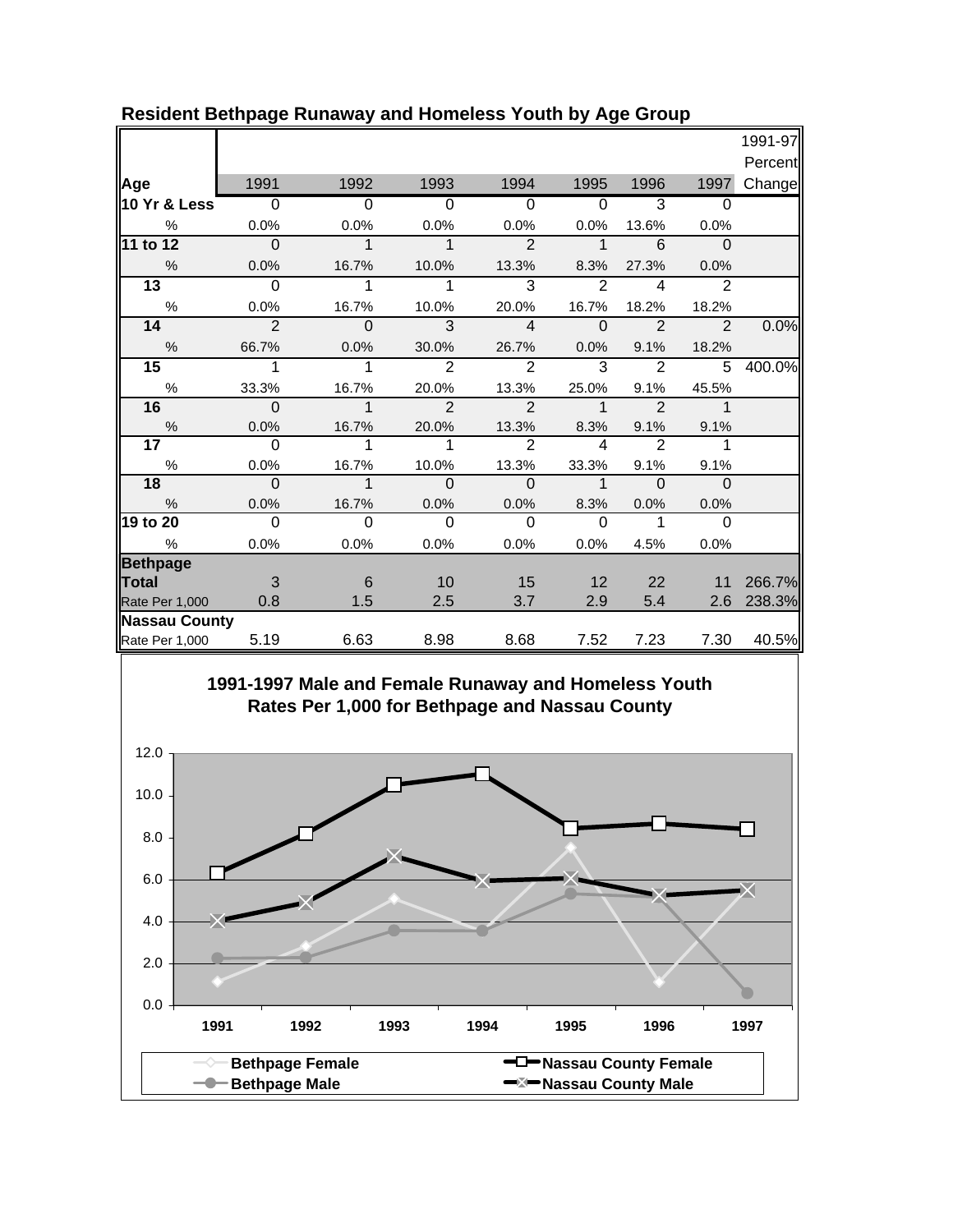Community Profile of : Germany BETHPAGE Rage 8

### **PUBLIC SCHOOL ENROLLMENT IN BETHPAGE UFSD**

|      | European          | African  |                | Asian    | Native                                                |               |       |
|------|-------------------|----------|----------------|----------|-------------------------------------------------------|---------------|-------|
| Year | American          | American | Latino         | American | American                                              | Total         |       |
|      |                   |          |                |          |                                                       |               |       |
| 1987 | 2,500             | 0        | 34             | 78       | 0                                                     | 2,612         |       |
| 1988 | 2,375             | 1        | 42             | 95       | 0                                                     | 2,513         |       |
| 1989 | 2,349             | 1        | 37             | 93       | 0                                                     | 2,480         |       |
| 1990 | 2,278             | 4        | 67             | 99       | 0                                                     | 2,448         |       |
| 1991 | 2,233             | 3        | 73             | 99       | 0                                                     | 2,408         |       |
| 1992 | 2,256             |          | 68             | 99       | 0                                                     | 2,424         |       |
| 1993 | 2,299             | 13       | 71             | 76       | 13                                                    | 2,460         |       |
| 1994 | 2,293             |          | 96             | 90       | 12                                                    | 2,492         |       |
| 1995 | 2,310             | 4        | 116            | 113      | 0                                                     | 2,543         |       |
| 1996 | 2,383             | 4        | 118            | 117      | 0                                                     | 2,622         |       |
| 1997 | 2,530             | 4        | 75             | 68       | 22                                                    | 2,699         |       |
| 1998 | 2,529             | 6        | 119            | 121      | 5                                                     | 2,776         |       |
| 1999 | 2,567             | 7        | 91             | 118      | 0                                                     | 2,783         |       |
|      |                   |          |                |          | Net Change in School Enrollment Between 1987 and 1999 |               |       |
|      |                   | European | African        |          | Asian                                                 | <b>Native</b> |       |
|      | 1987-99           | American | American       | Latino   | American                                              | American      | Total |
|      | Change in Number  | 67       | $\overline{7}$ | 57       | 40                                                    | $\Omega$      | 171   |
|      | Change as Percent | 3%       |                | 168%     | 51%                                                   |               | 7%    |

| Net Change in School Enrollment Between 1993 and 1999 |         |          |          |        |          |               |              |  |
|-------------------------------------------------------|---------|----------|----------|--------|----------|---------------|--------------|--|
|                                                       |         | European | African  |        | Asian    | <b>Native</b> |              |  |
|                                                       | 1993-99 | American | American | Latino | American | American      | <b>Total</b> |  |
| Change in Number                                      |         | 268      | -6       | 20     | 42       | $-13$         | 323          |  |
| Change as Percent                                     |         | 12%      | -46%     | 28%    | 55%      | $-100%$       | 13%          |  |

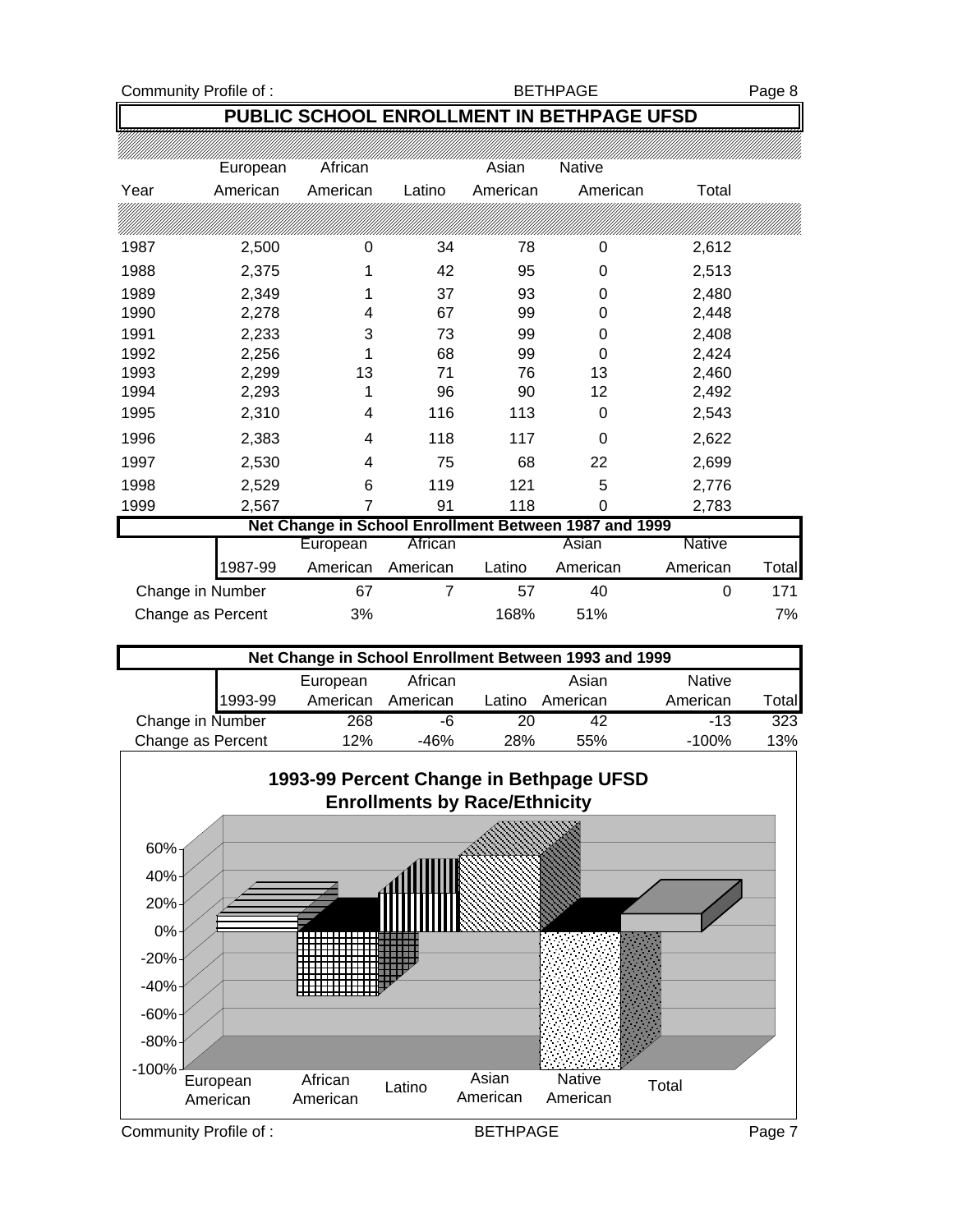#### Community Profile of : The SETHPAGE Page 9

#### BETHPAGE

## **REPORTED LIMITED ENGLISH PROFICIENT ENGLISH LANGUAGE LEARNERS (LEP/ELLs) IN BETHPAGE UFSD\***

| Reported Number and Percent of LEP/ELL Students in Bethpage UFSD,<br><b>Oyster Bay and Nassau County</b> |               |                         |                      |                           |            |                         |                   |
|----------------------------------------------------------------------------------------------------------|---------------|-------------------------|----------------------|---------------------------|------------|-------------------------|-------------------|
|                                                                                                          |               |                         | <b>Bethpage UFSD</b> | <b>Town of Oyster Bay</b> |            | <b>Nassau County</b>    |                   |
| Year                                                                                                     | <b>Number</b> |                         | <b>Percent of</b>    | <b>Number</b>             | Percent of | Number                  | <b>Percent of</b> |
|                                                                                                          |               | <b>Total Enrollment</b> |                      | <b>Total Enrollment</b>   |            | <b>Total Enrollment</b> |                   |
| 1992                                                                                                     |               | 25                      | 1.0%                 | 837                       | 2.2%       | 6,044                   | 3.5%              |
| 1993                                                                                                     |               | 40                      | 1.6%                 | 873                       | 2.3%       | 6,963                   | 4.0%              |
| 1994                                                                                                     |               | 26                      | 1.0%                 | 874                       | 2.3%       | 7,492                   | 4.2%              |
| 1995                                                                                                     |               | 28                      | 1.1%                 | 879                       | 2.3%       | 7,823                   | 4.3%              |
| 1996                                                                                                     |               | 41                      | 1.6%                 | 883                       | $2.2\%$    | 8,276                   | 4.5%              |
| 1997                                                                                                     |               | 37                      | 1.4%                 | 1,009                     | 2.5%       | 9,219                   | 4.9%              |
| 1998                                                                                                     |               | 36                      | 1.3%                 | 1,026                     | 2.5%       | 9,353                   | 4.8%              |
| 1999                                                                                                     |               | 47                      | 1.7%                 | 1,125                     | 2.7%       | 10,077                  | 5.1%              |
| 1999 Total                                                                                               |               |                         |                      |                           |            |                         |                   |
| Enrollment                                                                                               |               | 2,783                   |                      | 42,287                    |            | 195,804                 |                   |
| 1992 - 1999<br>% Change                                                                                  |               | 88.0%                   |                      | 34.5%                     |            | 66.7%                   |                   |

\* In the 1998-1999 school year, there were 77 different languages spoken by students enrolled in Nassau County public schools.



\*\* The annual number of reported LEP/ELLs enrollment is based upon the number of Limited English Proficient English Language Learners in the local district as reported on the State Education Department/

The University of the State of New York, Commissioners Regulations Part 154 Application.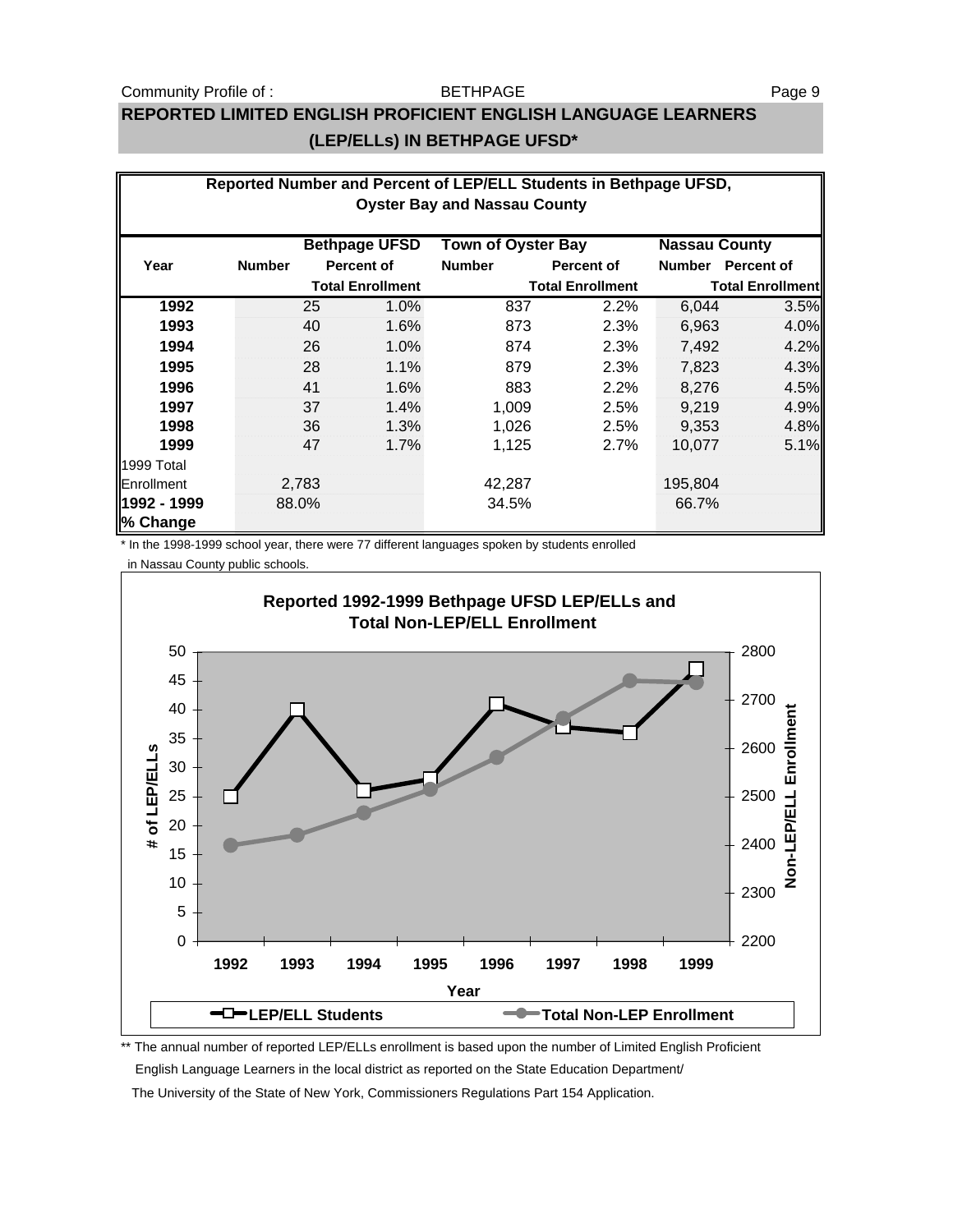Community Profile of : BETHPAGE **Page 10** 

| Dropout Percents in Bethpage UFSD, Town of Oyster Bay, & Nassau County |                       |     |          |                  |          |               |  |
|------------------------------------------------------------------------|-----------------------|-----|----------|------------------|----------|---------------|--|
|                                                                        |                       |     |          |                  |          |               |  |
| DROPOUT NUMBERS & PERCENTS OF HIGH SCHOOL ENROLLMENT*                  |                       |     |          |                  |          |               |  |
| Year                                                                   | District-# District-% |     | Town-#** | $\frac{96**}{8}$ | County-# | $\frac{9}{6}$ |  |
|                                                                        |                       |     |          |                  |          |               |  |
| 1987                                                                   | 11                    | 1.1 | 260      | 1.8              | 1284     | 2.0           |  |
| 1988                                                                   | 7                     | 0.8 | 267      | 2.1              | 1177     | 2.0           |  |
| 1989                                                                   | 7                     | 0.8 | 160      | 1.3              | 932      | 1.7           |  |
| 1990                                                                   | 3                     | 0.4 | 114      | 1.0              | 759      | 1.4           |  |
| 1991                                                                   | 4                     | 0.5 | 71       | 0.6              | 613      | 1.2           |  |
| 1992                                                                   | 5                     | 0.7 | 81       | 0.7              | 654      | 1.2           |  |
| 1993                                                                   | 3                     | 0.3 | 69       | 0.6              | 630      | 1.2           |  |
| 1994                                                                   | 1                     | 0.1 | 52       | 0.5              | 724      | 1.4           |  |
| 1995                                                                   | $\overline{2}$        | 0.3 | 67       | 0.6              | 531      | 1.0           |  |
| 1996                                                                   | $\overline{2}$        | 0.3 | 80       | 0.7              | 477      | 0.9           |  |
| 1997                                                                   | 5                     | 0.6 | 58       | 0.5              | 479      | 0.9           |  |
| 1998                                                                   | 14                    | 1.7 | 85       | 0.8              | 489      | 0.9           |  |

\*Dropout Rate = Dropouts divided by 9-12 grade enrollment including ungraded secondary enrollment. A dropout

is defined as any pupil who left school prior to graduation & did not enter another school or program leading to a GED.



\*\*Town data based on a weighted average of communities which are fully or partially located within town boundaries.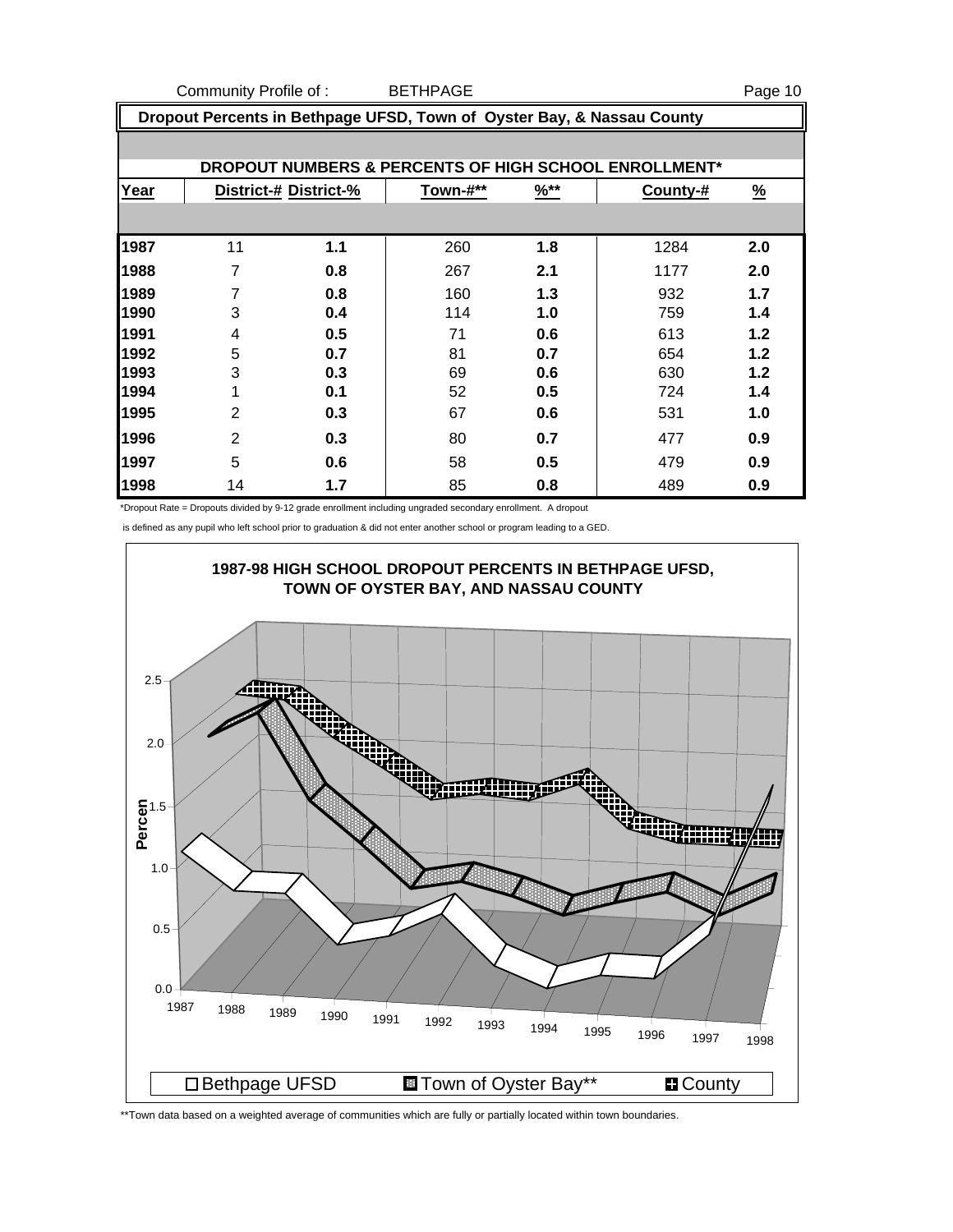| Nassau County and New York State* |          |                 |               |                      |               |                       |  |  |
|-----------------------------------|----------|-----------------|---------------|----------------------|---------------|-----------------------|--|--|
|                                   |          | <b>Bethpage</b> |               | <b>Nassau County</b> |               | <b>New York State</b> |  |  |
|                                   |          | Fertility       |               | Fertility            |               | Fertility             |  |  |
| Year                              | Births** | Rate            | <b>Births</b> | Rate                 | <b>Births</b> | Rate                  |  |  |
| 1982                              | 252      | 60.4            | 14,342        | 49.0                 | 246,889       | 59.6                  |  |  |
| 1983                              | 267      | 62.6            | 14,541        | 49.8                 | 248,222       | 59.6                  |  |  |
| 1984                              | 258      | 59.2            | 14,758        | 50.6                 | 250,436       | 59.9                  |  |  |
| 1985                              | 258      | 57.9            | 15,247        | 52.3                 | 258,826       | 61.6                  |  |  |
| 1986                              | 279      | 61.3            | 15,567        | 53.5                 | 263,045       | 62.3                  |  |  |
| 1987                              | 295      | 63.7            | 16,504        | 56.8                 | 271,355       | 64.0                  |  |  |
| 1988                              | 326      | 68.9            | 17,072        | 58.8                 | 279,976       | 65.8                  |  |  |
| 1989                              | 324      | 67.1            | 17,700        | 61.1                 | 290,528       | 67.9                  |  |  |
| 1990                              | 324      | 65.8            | 18,180        | 62.8                 | 297,468       | 69.3                  |  |  |
| 1991                              | 315      | 64.3            | 17,864        | 62.2                 | 292,523       | 68.1                  |  |  |
| 1992                              | 303      | 62.0            | 18,065        | 63.3                 | 287,531       | 67.2                  |  |  |
| 1993                              | 300      | 61.7            | 17,931        | 63.2                 | 282,377       | 66.3                  |  |  |
| 1994                              | 295      | 60.7            | 17,903        | 64.6                 | 277,945       | 65.6                  |  |  |
| 1995                              | 290      | 59.5            | 18,084        | 66.0                 | 271,042       | 64.3                  |  |  |
| 1996                              | 291      | 60.5            | 17,722        | 63.8                 | 263,611       | 63.0                  |  |  |
| 1997                              | 291      | 61.4            | 17,100        | 62.0                 | 256,976       | 61.8                  |  |  |

# 1982-97 Total Births and Fertility Rates For Bethpage 11714





\* Fertility rate based on live births per 1,000 female population 15-44. Data for 1990-97 reflect zip code boundaries. Data for prior years reflect the local community as comprised by census tracts.

\*\* The number of births to mothers in the Bethpage area is a three year "running" average for all years.

Source: Nassau County & New York State Departments of Health. Community Profile of: BETHPAGE **Page 12**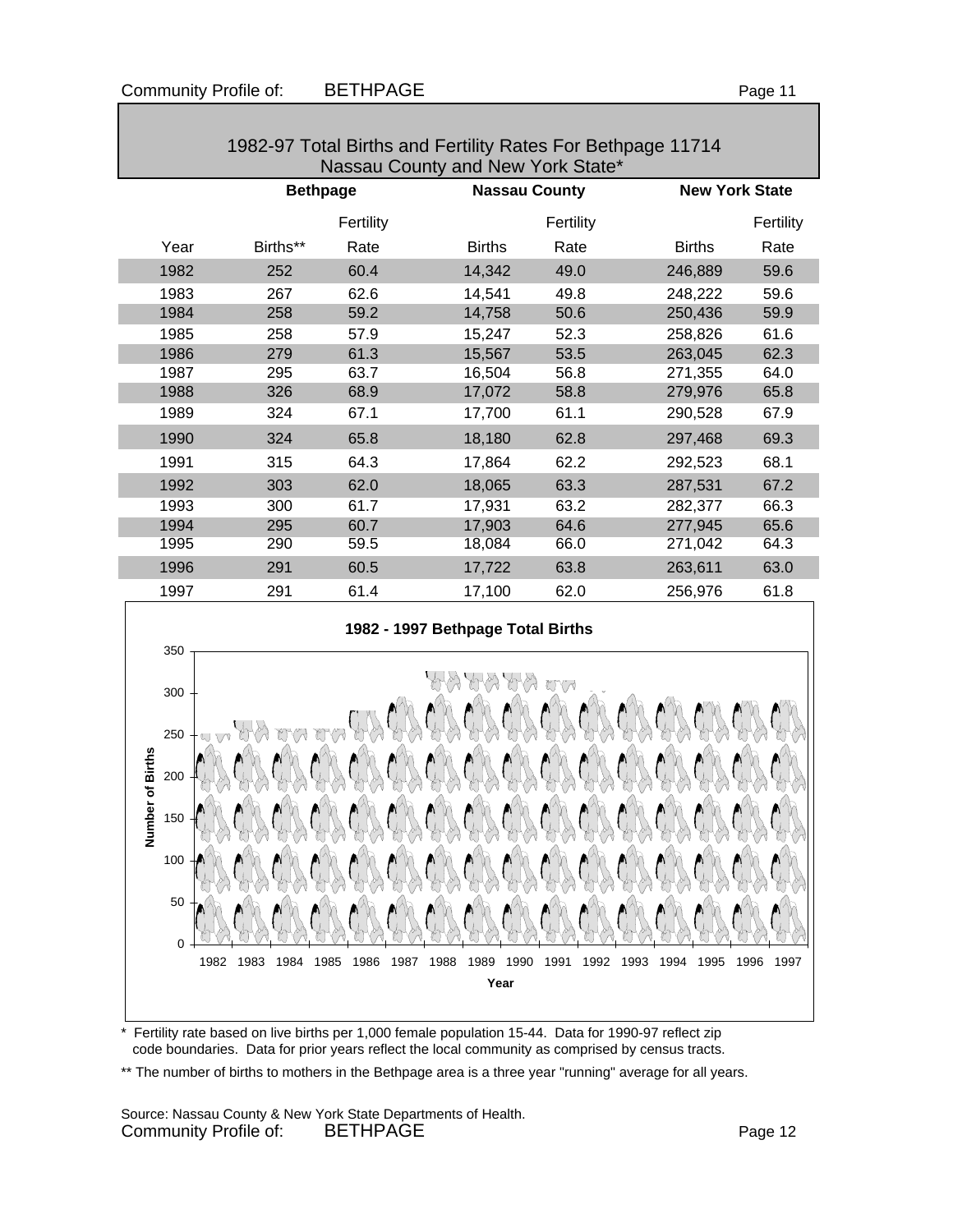## 1984-97 Births To Teen Mothers and Fertility Rates For Bethpage 11714\*, Nassau County and New York State\*\*

|      | <b>Bethpage</b> |           | <b>Nassau County</b> |           | <b>New York State</b> |           |  |
|------|-----------------|-----------|----------------------|-----------|-----------------------|-----------|--|
|      | Teen            | Fertility | Teen                 | Fertility | Teen                  | Fertility |  |
| Year | <b>Births</b>   | Rate      | <b>Births</b>        | Rate      | <b>Births</b>         | Rate      |  |
| 1984 | 5               | 6.3       | 668                  | 12.2      | 25,658                | 35.7      |  |
| 1985 | 8               | 10.4      | 711                  | 13.4      | 25,470                | 36.4      |  |
| 1986 | 7               | 9.3       | 685                  | 13.4      | 25,134                | 37.0      |  |
| 1987 | 3               | 4.1       | 677                  | 13.8      | 25,080                | 38.0      |  |
| 1988 | $\Omega$        | 0.0       | 663                  | 14.1      | 25,861                | 40.3      |  |
| 1989 | 4               | 5.8       | 679                  | 15.0      | 26,593                | 42.7      |  |
| 1990 | $\overline{2}$  | 3.0       | 674                  | 15.6      | 26,553                | 44.0      |  |
| 1991 | 5               | 7.5       | 672                  | 16.0      | 26,216                | 44.1      |  |
| 1992 | 3               | 4.5       | 629                  | 15.1      | 25,330                | 43.4      |  |
| 1993 | 7               | 11.7      | 700                  | 18.4      | 25,515                | 44.3      |  |
| 1994 | $\overline{2}$  | 3.2       | 682                  | 18.2      | 25,852                | 45.3      |  |
| 1995 | 2               | 2.9       | 668                  | 18.0      | 24,805                | 43.6      |  |
| 1996 | $\overline{2}$  | 3.0       | 637                  | 15.8      | 23,864                | 41.8      |  |
| 1997 | 2               | 3.1       | 561                  | 13.9      | 22,185                | 38.5      |  |



\* The number of birth to teen mothers in the Bethpage area is a three year "running" average for all years.

\*\* Fertility rate based on live births per 1,000 female population 15-19. Data for 1990-97 reflect zip code boundaries. Data for prior years reflect the local community as comprised by census tracts. Source: Nassau County & New York State Departments of Health.